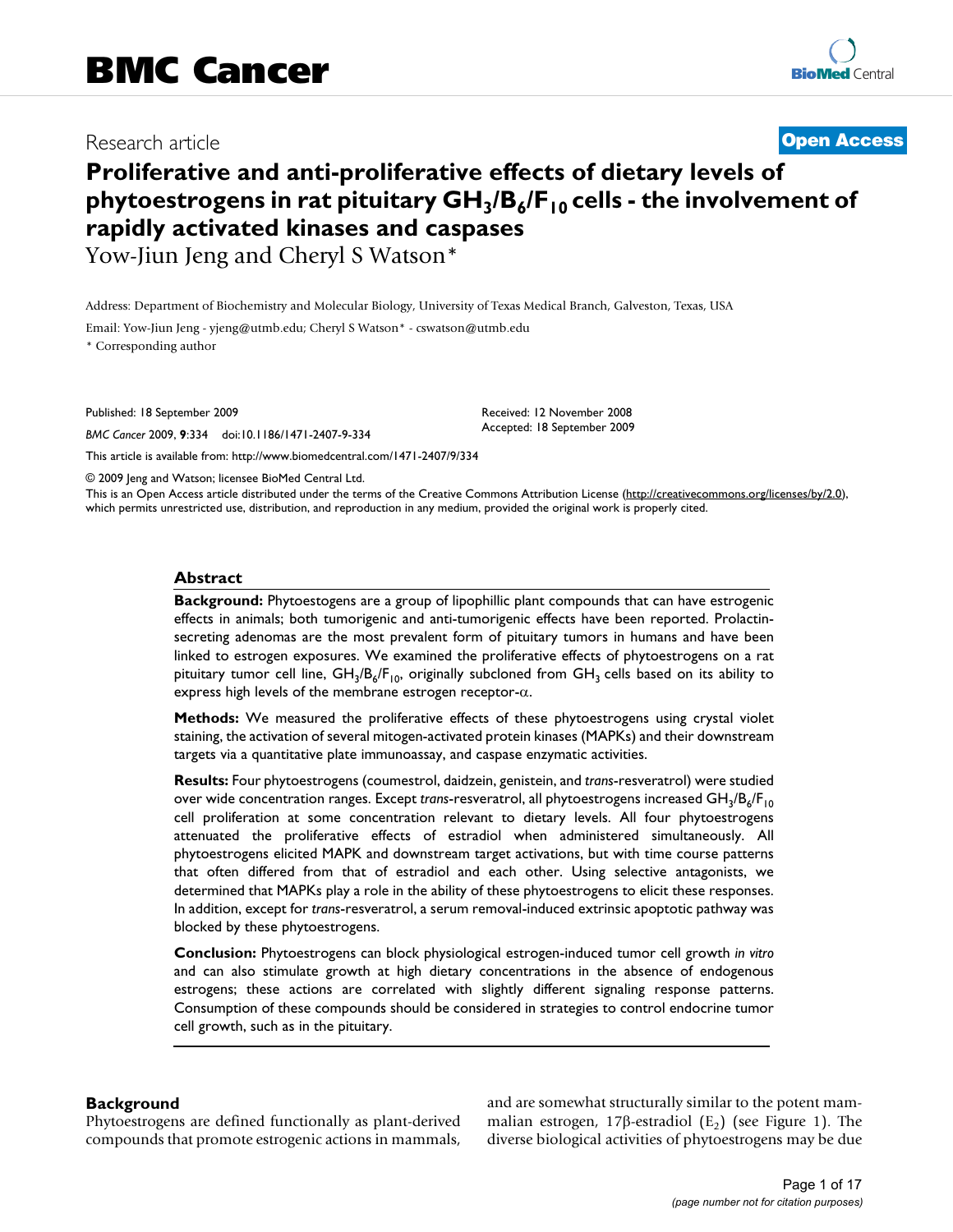

**The structure of estradiol compared to phytoestrogens**. Chemical structures of the phytoestrogenic compounds used in this study are presented, compared to the physiological estrogen  $E_2$ .

in part to their ability to act as either estrogen agonists or antagonists, depending on the dose and the specific tissue in which they are active. These abilities have caused a lot of attention to be focused on these compounds as potential safe, effective, and inexpensive estrogen replacement therapeutics. Estrogens can influence the growth and functioning of both female and male reproductive tissues, maintain the skeletal and central nervous systems, and provide protective effects in the cardiovascular system [1]. However, prolonged estrogen exposures have also been linked to the development of cancer in tissues such as breast, colon, and pituitary [2-4]. So it is important to determine which of these estrogenic attributes are shared by phytoestrogens.

Phytoestrogens have been shown to bind to two types of estrogen receptors (ERs, α and β) [5,6] and perhaps also to act via the alternative ER, GPR30 [7], Although this class of estrogens can elicit effects via the genomic pathway, those nuclear actions have in the past been described as weak for most phytoestrogens. We instead hypothesized that some actions of phytoestrogens relevant to control of cell numbers could be via plasma membrane forms of these receptors, which use rapid enzymatic cascades and ion fluxes to elicit relatively rapid functional responses. These actions have, however, remained largely untested. Here we asked these questions in a cell line selected for its high level of membrane ERα expression, and its ability to display a variety of rapid estrogenic responses [8-10]. However, it is probable that both types of mechanistic pathways (nuclear and membrane) are involved in a function as complex as cell proliferation.

For these experiments we examined three different types of phytoestrogens and their effects on pituitary tumor cell growth. The first group is coumestans, represented in our studies by coumesterol. Coumesterol was first reported to be estrogenic in 1957 [11] when it was associated with disrupting reproduction in livestock. It is found in dietary sources such as legumes, clover, and sprouts of soybeans and alfalfa. The reported average serum concentration resulting from ingesting these foods in humans is approximately 0.01 μM [12]. The second group is isoflavones, represented by daidzein and genistein in our experiments. The major source of isoflavonoids in the diet is soy-based foods. In Asia, the intake of soy can be as high as 30-50 g a day and plasma concentrations of genistein from 0.1 to 10 μM have been measured [12,13]. Western diets usually contain about ten-fold lower concentrations [14]. We also studied *trans*-resveratrol, a stilbene, which is found in high quantities in foods such as red grapes (wine) and peanuts. There are two isomers of resveratrol, *cis* and *trans*, but only the *trans* form has been reported to be estrogenic [15]. *Trans*-resveratrol has high bioavailability and relatively high physiological levels can be obtained through drinking red wine. The peak serum concentration of *trans*resveratrol and its metabolites was estimated to be close to 2 μM in humans [16]. All of these phytoestrogens in our studies have been shown to have estrogenic and antiestrogenic effects, depending on the types and developmental status of tissues.

Prolactinomas develop from prolactin-secreting lactotropes in the anterior pituitary gland and are the most frequently occurring neoplasm of the human pituitary. Hyperprolactinemia can cause reproductive dysfunctions such as amenorrhea, galactorrhea and infertility in women, and impotence and reduced reproductive hormones levels in men. It is also associated with some behavioral disturbances [17,18]. Estrogen exposures are linked to prolactinomas in both animals and humans. Women using oral contraceptives due to menstrual irregularities show a 7-8 fold higher incidence of prolactinomas, and male transsexuals undergoing sex change therapies also have a higher incidence of these tumors [4]. Subcutaneous implants of diethylstilbestrol cause pituitary hyperplasia and neoplasms in Fischer F344 rats [19,20]. Pituitaries also normally respond to estrogens by undergoing cell proliferation in response to pregnancy level estrogens; under these conditions the number of prolactin-secreting cells and serum prolactin content increases. Although the exact mechanism by which estrogens increase mitogenesis is not completely understood, this increased proliferation response can sometimes result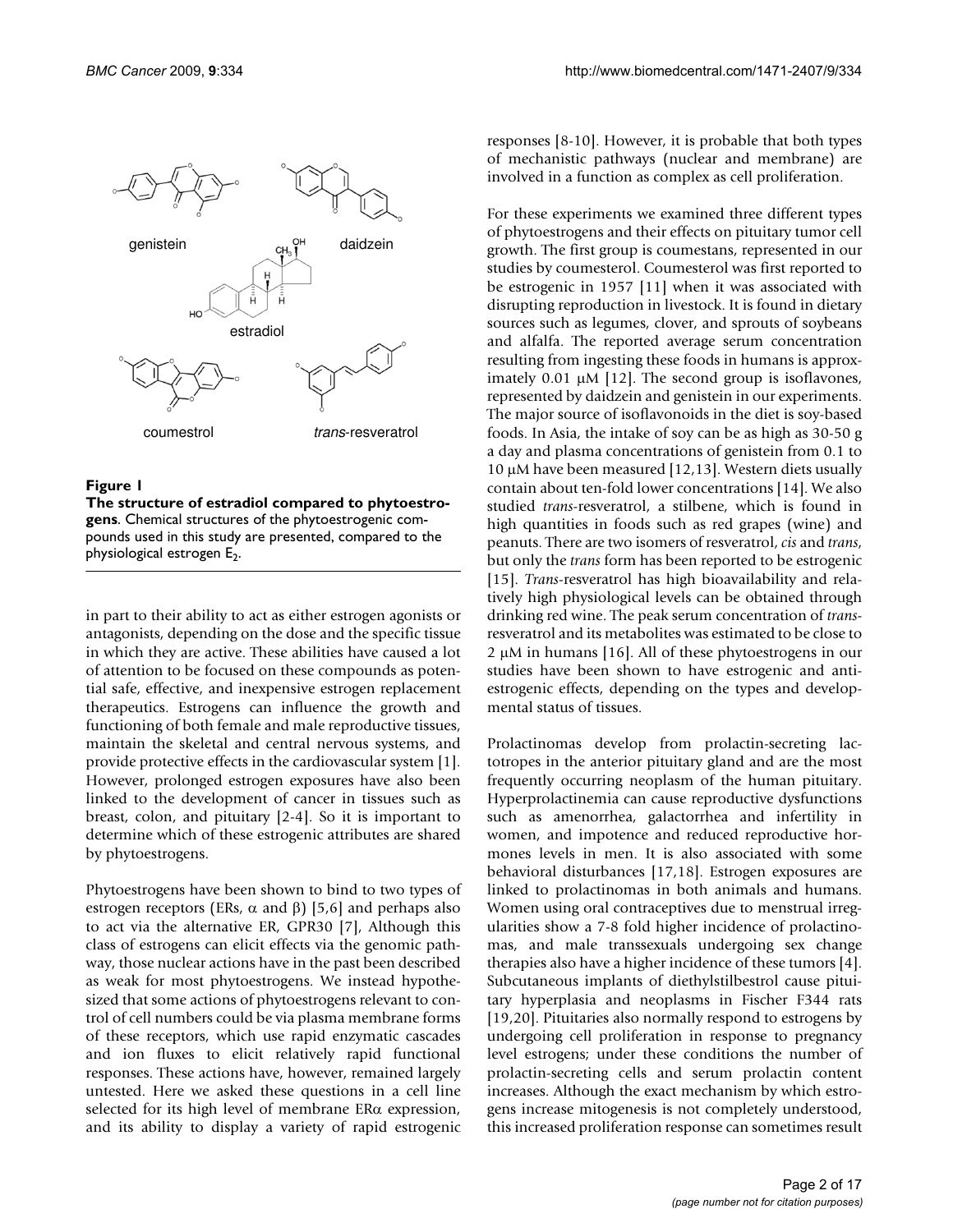in prolactinomas. Increased production and secretion of prolactin, and induction and activation of cell cycle regulatory proteins leading to a more rapid rate of cell division may eventually lead to uncorrected genetic errors, resulting in the activation of oncogenes or inactivation of suppressor genes, genomic instability, and transformation [21].

Mitogen-activated protein kinases (MAPKs) control many aspects of mammalian cellular physiology, including cell growth, differentiation and apoptosis, and they respond to a variety of mitogens and growth factors. They can also phosphorylate downstream targets such as Elk-1 and ATF-2 transcription factors [22,23]. Activating these downstream targets of MAPKs can influence chromatin remodeling and gene expression affecting cell proliferation [24,25]. There are three major MAPK types including extracellular signal-regulated kinases (ERKs), c-JUN N-terminal kinases (JNKs) and p38 kinases. Recently, we found that estrogens (both physiological and environmental) can rapidly activate ERKs via membrane  $ER\alpha$  (mER $\alpha$ ) and non-genomic pathways in  $GH_3/B_6/F_{10}$  cells [26]. Therefore, we became interested in the possibility that phytoestrogens may also activate MAPKs, and play a role in how estrogens elicit or inhibit cell proliferation.

Due to the possible undesirable side effects of estrogenic stimulation (such as increases in tumor risks), many women have turned to phytoestrogens as an alternative for hormone replacement therapy. This is based on the idea that in Asian cultures where these dietary estrogens are present in much higher exposure levels than in Western diets, that the diseases attributable to estrogen loss (hot flashes and bone, brain, and cardiovascular tissue decline) are significantly less evident, and the diseases of estrogen overexposure (cancer of reproductive tissues) are also significantly lower. Therefore, it has been reasoned that these plant estrogens may be safe and effective replacements that do not increase cancer risks. There is a rapidly growing body of literature on the functional consequences of phytoestrogen use, and the biochemical characteristics of the compounds, their metabolites, and their cellular response systems, especially for soy products. But, little investigation has thus far addressed the question of whether phytoestrogens can cause pituitary tumor cell growth, and if so, via what nongenomic mechanisms this might occur.

# **Methods**

We purchased phenol red-free Dulbecco modified Eagle medium (DMEM, high glucose) from Mediatech (Herndon, VA); horse serum from Gibco BRL (Grand Island, NY); defined supplemented calf sera and fetal bovine sera from Hyclone (Logan, UT). Paraformaldehyde and glutaraldehyde were purchased from Fisher Scientific (Pittsburgh, PA). Antibodies used in the measurement of levels of phosphorylaed MAPKs and their downstream targets were purchased from Cell Signaling Technology (Danvers, MA). Kinase phospho-antibodies recognize more than one member of each family of kinase. The MAPK inhibitors, and the substrates and blockers for caspase assays were purchased from Biomol (Plymouth Meeting, PA). All other materials were purchased from Sigma (St. Louis, MO).

 $GH_{3}/B_{6}/F_{10}$  cells are routinely cultured in DMEM containing 12.5% horse serum, 2.5% defined supplemented calf serum, and 1.5% fetal calf serum. They are then switched to various hormone-free media prior to our experiments, as described below. Cells were used between passages 10 to 20.

# *Proliferation assays*

Subconfluent cells growing in serum-containing medium were seeded into 96-well plates coated with poly-D-lysine (5000 cells/well), allowed to attach overnight, and treated with  $E<sub>2</sub>$  or various phytoestrogens in DMEM medium containing 1% 4× charcoal-stripped FBS for 3 days. Cell numbers were assessed by the crystal violet assay to compare the proliferative effects of phytoestrogens at different concentrations. On the day of cell number analysis, cells from which medium had been removed were fixed for 20 min in 2% paraformaldehyde and 0.1% glutaraldehyde in PBS. They were then stained for 30 min with a 0.1% solution of crystal violet, and destained in deionized water. The dye was released with 10% acetic acid at RT for 30 min, and the  $A_{590}$  signal of the extract was then read in a model 1420 Wallac microplate reader (Perkin Elmer, Waltham, MA). We used 8 samples for each treatment group, and experiments were repeated 3 times using different passages of cells.

# *MAPKs, Elk-1, and ATF-2 assays*

We originally developed this assay to assess activated ERK 1 and 2 levels in fixed  $GH_3/B_6/F_{10}$  cells [10] and subsequently adapted it to equivalent assays for p38s and JNKs, and now in this study for the phosphorylated transcription factors Elk-1 and ATF-2. Briefly, cells were plated at a density of 10,000 cells/poly-D-lysine-coated well in 96 well plates. The following day growth media were replaced with DMEM containing 1% charcoal-stripped (4×) serum (to deprive cells of steroids) for 48 hr. Cells were then washed with DMEM once before the  $E<sub>2</sub>$  or the phytoestrogens (or 0.0001% ethanol vehicle) were added for 2.5 to 60 min. We routinely used cholesterol as a negative control and phorbol 12-myristate 13-acetate as a positive control. The cells were then fixed with 2% paraformaldehyde/0.2% picric acid at 4°C for 48 hr. After fixation, the cells were permeabilized with PBS containing 2% BSA and 0.1% Triton X-100 for 1 hr at RT, washed 3×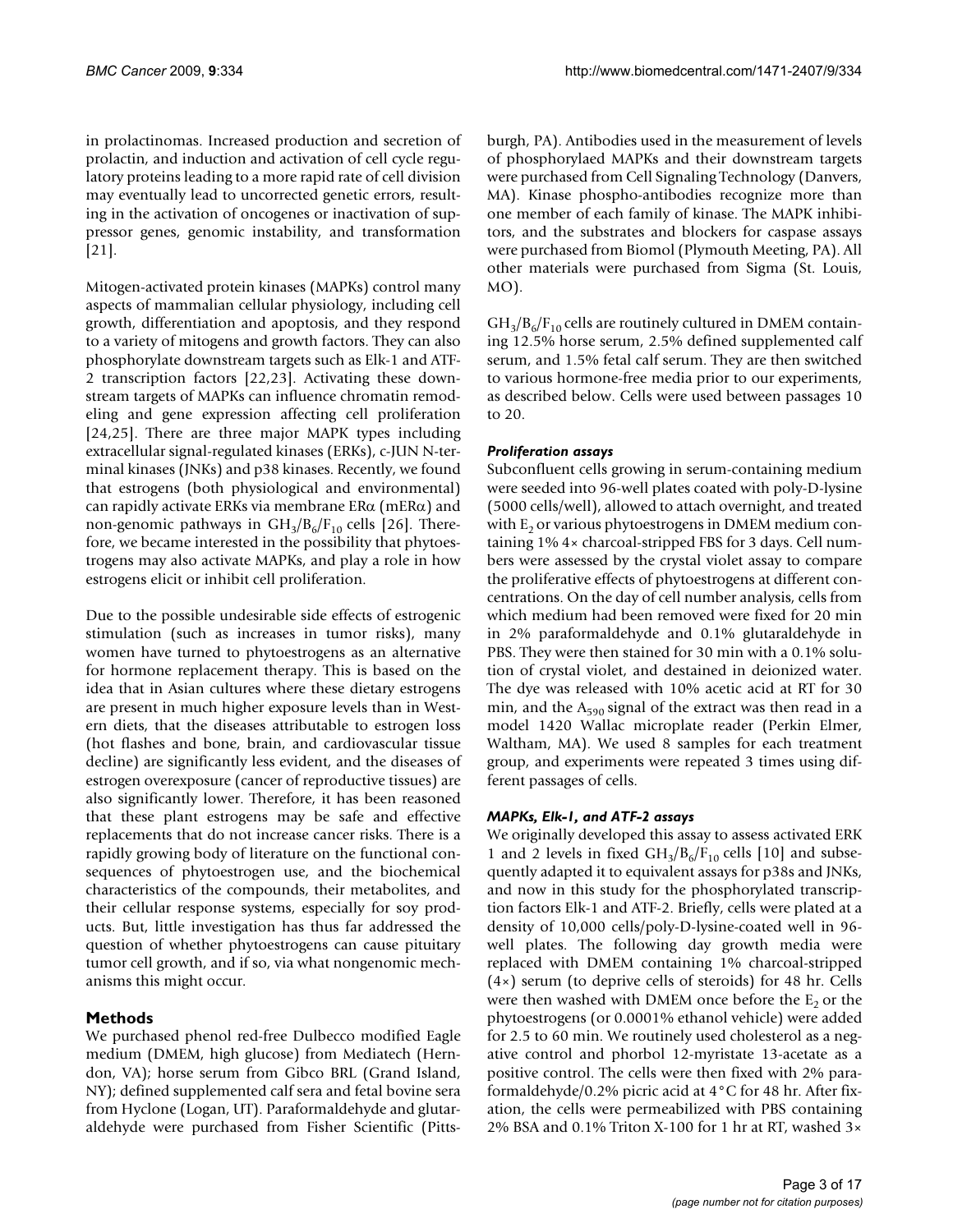with PBS, and primary antibody (Ab) against phosphorylated ERKs (p-Thr202/Tyr204; 1:400 in PBS/1% BSA), phosphorylated JNK (p-Thr183/Tyr185; 1:500 in PBS/1% BSA), phosphorylated p38 (p-Thr180/Tyr182; 1:500 in PBS/1% BSA), phosphorylated Elk-1 (p-Ser383; 1:750 in PBS/1% BSA), or phosphorylated ATF-2 (p-Thr69/71, 1;500 in PBS/1%BSA) was added. After overnight incubation at 4°C, the cells were washed 3× with PBS, and the biotin-conjugated secondary Ab (Vector Labs, Burlingame CA, 1:300) in PBS/1% BSA was added for 1 hr at RT. The cells were again washed with PBS, incubated with Vectastain ABC-AP solution (Vector Labs) for 1 hr at RT, and again washed 3× with PBS, followed by addition of Vectastain alkaline phosphatase substrate plus levamasole (an endogenous phosphatase inhibitor). Plates were incubated in the dark for 30 min at 37°C, and the signal for the phosphatase product *para*-nitrophenol was read at  $A_{405}$  in a model 1420 Wallace microplate reader. The number of cells in each well was determined by the crystal violet assay (as described above) and used to normalize phosphorylated enzyme values to cell numbers in individual wells. The experiments were repeated at least 3 times using different passages of cells on different days.

# *Caspase activity assays*

Subconfluent cells growing in serum-containing medium were seeded into 96-well plates coated with poly-D-lysine (5000 cells/well), allowed to attach overnight, and treated with  $E<sub>2</sub>$  or various phytoestrogens in DMEM medium containing 1% 4× charcoal-stripped FBS for 1 day. Cells were spun down, washed with ice-cold PBS, and 100 μl of lysis buffer (10 mM Hepes, pH 7.4, 2 mM EDTA 0.1% CHAPs), to which 5 mM DTT and proteinase inhibitor (from Sigma) were added. To perform the caspase activity assay, 50 μl of the cell lysates were then mixed with 50 μl of caspase assay buffer (50 mM Hepes, pH 7.4, 100 mM NaCl, 0.1% CHAPs, 1 mM EDTA, 10% glycerol, 10 mM DTT) containing 50 μM of substrate Ac-IETD-AFC (specific for caspase-8) or Ac-LEHD-AFC (specific for caspase-9), and incubated at 37°C in the dark. The enzymes catalyzed release of a fluorescent product (AFC) which was monitored at times 0 and 1 hr using a spectrofluorometer (GeminiXS, Molecular Devices) at an excitation wavelength of 400 nm and an emission wavelength of 505 nm. The cell number in each sample are measured by the crystal violet assay and showed no significant changes at different time points and treatments. The caspase activity is expressed as change in fluorescence intensity during an hr for 2500 cells.

# *Statistics*

Data from cell number measurements, and MAPK and transcription factor assays were analyzed by one-way analysis of variance (ANOVA) followed by multiple comparisons versus control group (Holm-Sidak method). The Sigma Stat 3 program (Systat Software, Inc.) was used for all statistical analysis, and significance was accepted at p < 0.05.

# **Results**

# *Phytoestrogens change the proliferation of GH<sub>3</sub>/B<sub>6</sub>/F<sub>10</sub> cells*

We first determined the proliferative effects of different phytoestrogens in  $GH_3/B_6/F_{10}$  cells over a 9 day time course, compared to  $E<sub>2</sub>$ , to choose a day when the differential effects of the compounds were clearly manifested. We chose the concentrations for growth analyses based on the published dietary concentrations of these compounds, and compared the effects to those caused by cholesterol, the structurally similar precursor for all steroid hormones (which did not induce a growth response compared to the ethanol vehicle control). A horizontal bar on each graph (Figure 2, B-F) shows an estimate of the dietary concentration ranges for these compounds that have been measured in serum. Most compounds demonstrated statistically maximal proliferative effects by day 3 (Figure 2A) in these extensively hormone-stripped serum conditions. Comparable proliferative activities were caused by 10-9 M  $E_2$ , 10<sup>-8</sup> M coumesterol, 10<sup>-7</sup> M daidzein and 10<sup>-7</sup> M genistein on day 3. Daidzein caused a less robust response on subsequent days. *Trans*-resveratrol and cholesterol at a concentration of 10-7 M showed no proliferative effects on any of the days tested. We then examined the potency with which each compound caused proliferation on day 3, in comparison to  $E_2$ .  $E_2$  significantly increased cell number at a wide range of concentrations from 10-14 to 10-6 M (Figure 2B). Coumestrol caused proliferation from 10-9 to 10-6 M concentrations (Figure 2C). Weaker effects were observed for daidzein and genistein, both of which increased cell number only with high concentrations of 10-7 and 10-6 M (Figure 2D and 2E), which are still however at levels obtainable by ingestion of these compounds in a typical Asian human diet. *Trans*-resveratrol did not cause cell proliferation at any concentration examined (Figure 2F).

# *Phytoestrogens attenuate the proliferative effects of E<sub>2</sub>*

To examine the anti-proliferative effects of phytoestrogens, we co-treated the  $GH_3/B_6/F_{10}$  cells with either of two concentrations representing low and high endogenous levels (10<sup>-12</sup> M or 10<sup>-9</sup> M) of  $E_2$ , plus different concentrations in log increments of coumesterol, daidzein, genistein, or *trans*-resveratrol (Figure 3). Coumesterol showed the most anti-proliferative effects, all concentrations higher than  $10^{-12}$  M blocking the effects of  $10^{-12}$  or  $10^{-9}$  M of E<sub>2</sub> (Figure 3A). Daidzein at concentrations  $\geq 10^{-10}$  M attenuated proliferative effects of either  $10^{-12}$  or  $10^{-9}$  M  $E_2$ , but the proliferative effects of  $10^{-9}$  M E<sub>2</sub> were not completely blocked (Figure 3B). Genistein at 10-11 to 10-6 M concentrations attenuated the proliferative effects of both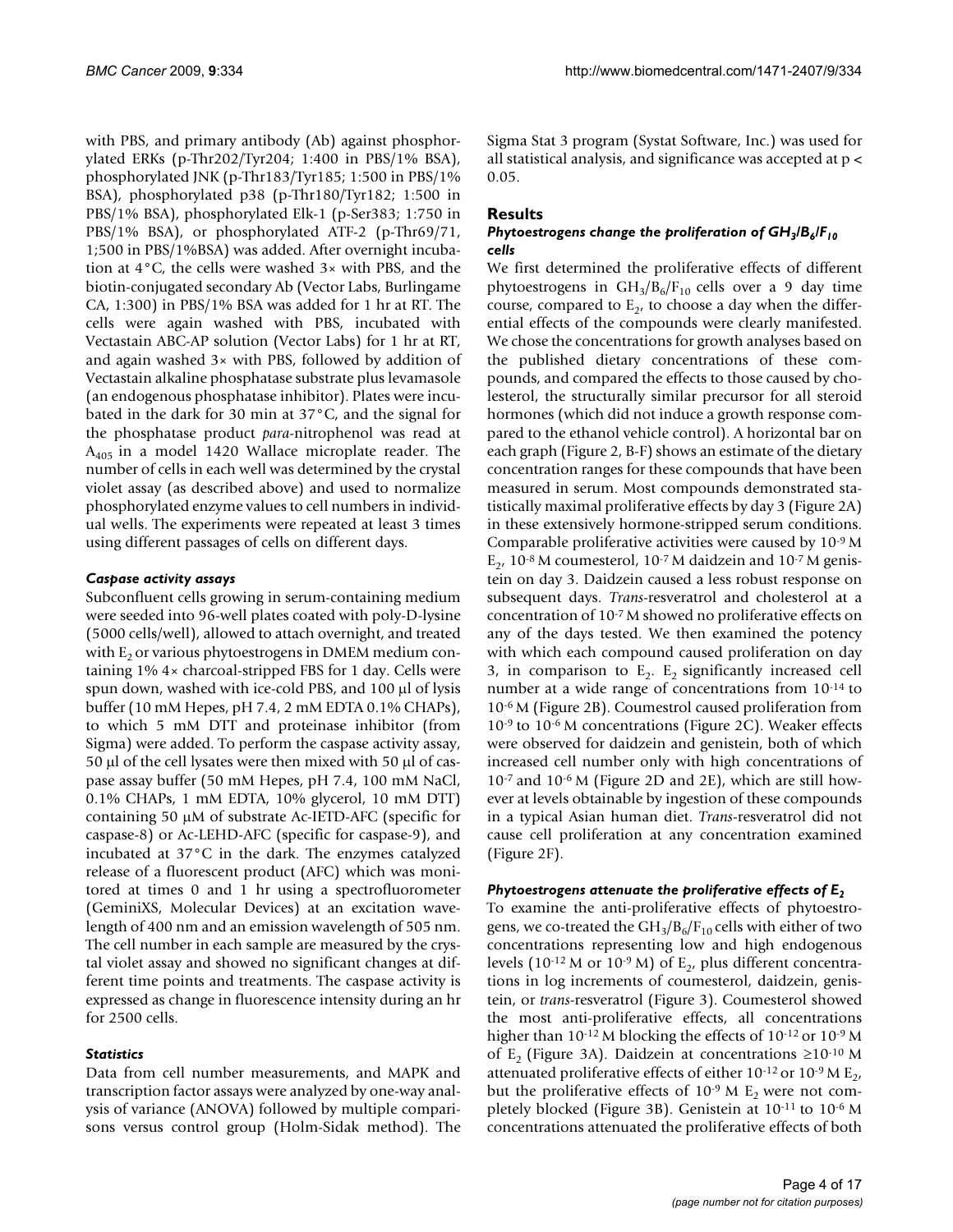

# Proliferative effects of E2 and phytoestrogens on GH3/B6/F10 **Figure 2** cells

**Proliferative effects of E<sub>2</sub> and phytoestrogens on GH<sub>3</sub>/B<sub>6</sub>/F<sub>10</sub> cells. (A) Cells treated with physiological or dietary levels** of estrogens: 10<sup>-9</sup> M E<sub>2</sub>, 10<sup>-8</sup> M coumesterol (Cou), 10<sup>-7</sup> M cholesterol (negative control), daidzein (Dai), genistein (Gen), or *trans*-resveratrol (Res) over a 9 day time course. Cell proliferation was measured by the crystal violet assay. (B-F) Doseresponse profiles of the proliferative effects of different concentrations of estrogens after 3 days of treatment. (B) E<sub>2</sub>, (C) coumesterol, (D) daidzein, (E) genistein, and (F) *trans*-resveratrol. The solid horizontal line spans the reported concentrations of each estrogen in human serum or urine.  $* = p < 0.05$  compared to vehicle-treated cells.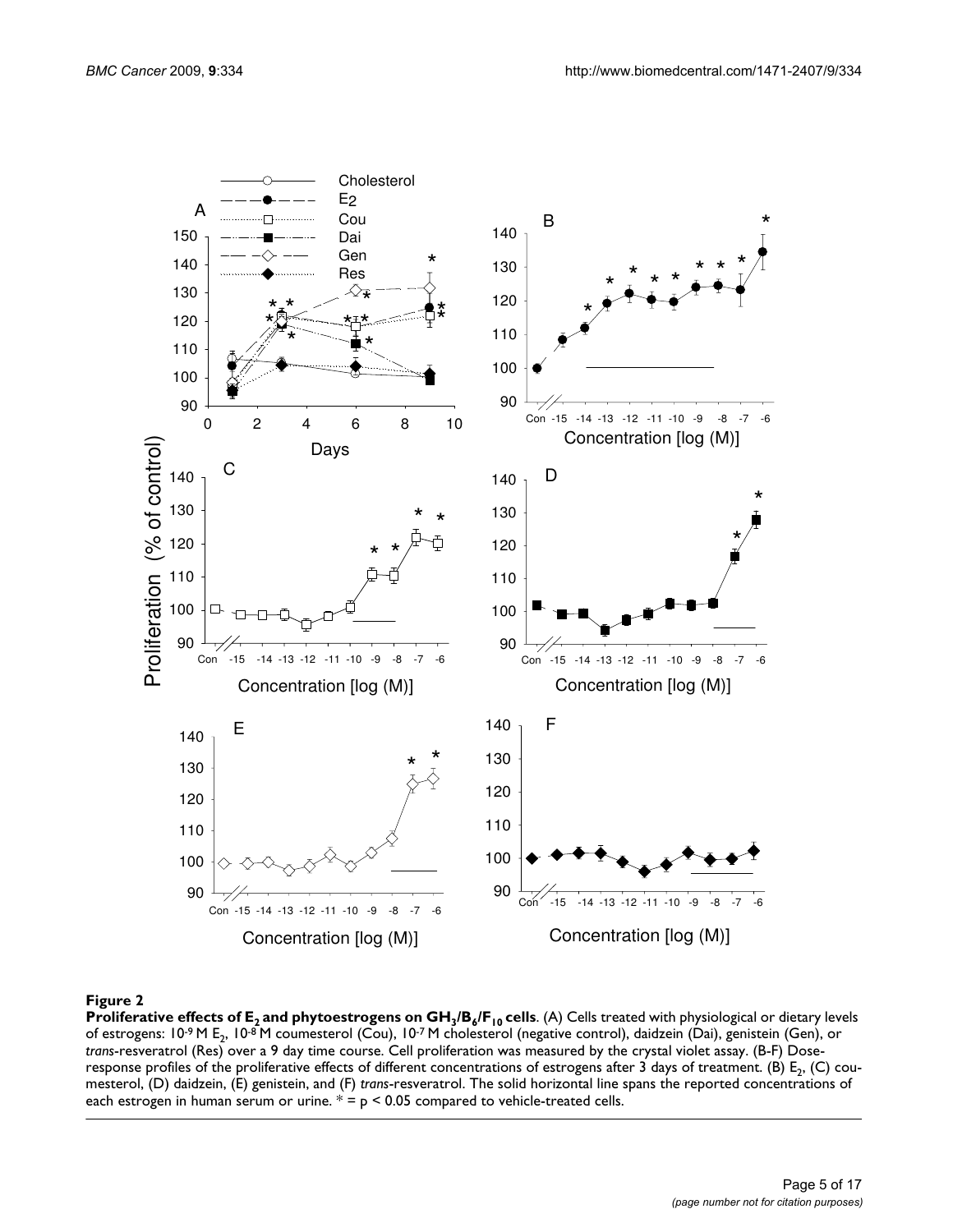

# **Products of E2 in combination with different combination with different concentrations of phytoestrogens of phytoestrogens of phytoestrogens of phytoestrogens of phytoestrogens of phytoestrogens of phytoestrogens of phyto**

**Proliferative effects of**  ${\sf E_2}$  **in combination with different concentrations of phytoestrogens**. GH<sub>3</sub>/B<sub>6</sub>/F<sub>10</sub> cells were treated with different concentrations of phytoestrogens in the presence of either  $10^{-9}$  M or  $10^{-12}$  M E<sub>2</sub>. The cell numbers were measured after 3 days of treatment. (A) coumesterol (B) daidzein (C) genistein (D) *trans*-resveratrol. The solid horizontal line spans the reported concentrations of each estrogen in human serum or urine.  $* = p < 0.05$  compared to 10<sup>-9</sup> M E<sub>2</sub>.  $\mu = p < 0.05$ compared to  $10^{-12}$  M E<sub>2</sub>.

10-12 or 10-9 M of E2 (Figure 3C). *Trans*-resveratrol concentrations higher than 10-12 M blocked the proliferative effects of  $10^{-12}$  M E<sub>2</sub> completely, but similar to daidzein, *trans*-resveratrol only decreased the cell number by about 15% when combined with  $10^{-9}$  M E<sub>2</sub> (Figure 3D). Interestingly, the anti-proliferative effects of phytoestrogens require lower concentrations than the proliferative effects. Compared to the expected dietary levels seen in Asian diets (see horizontal bars), these proliferation-inhibiting effects might reasonably be expected to be seen with concentrations obtainable by eating foods containing them.

# *Phosphorylation of MAPKs by E<sub>2</sub> and different phytoestrogens*

The most frequently reported and clearly defined pathway for the rapid action of estrogens is the ERK pathway [10,27-29]. Cholesterol did not induce a significant ERK activation across this time course at a 10-7 M concentration (Figure 4A); TPA caused the expected robust ERK activation at early (5-10 min) and late (30 min) time points (Figure 4B). E<sub>2</sub> at a concentration of  $10^{-9}$  M caused a rapid activation of ERK (significant at 2.5 min). Then the response decreased, followed by an additional activation at 15 and again at 60 min (Figure 4C), similar to the oscil-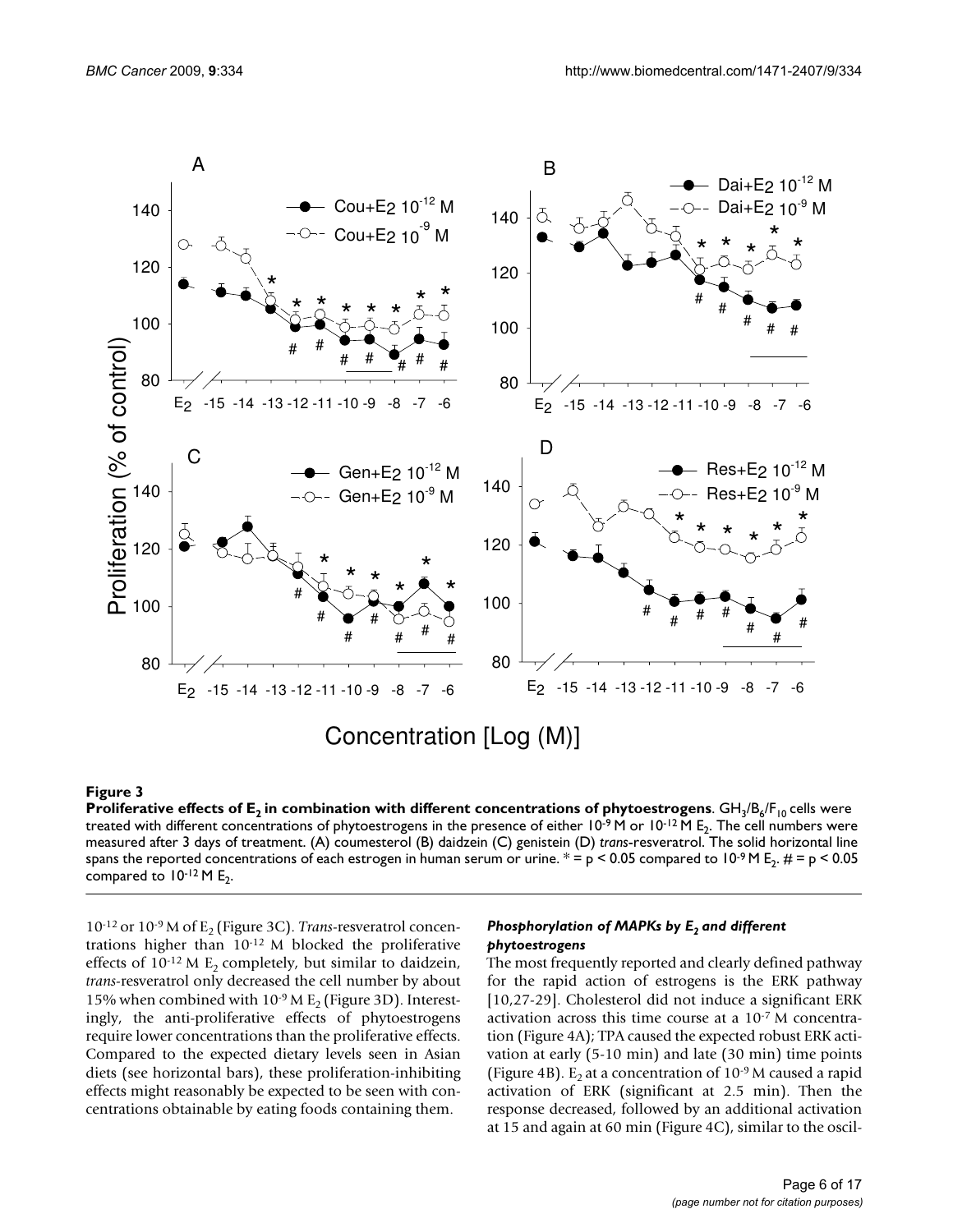

**The time course of estrogenic phospho-activation of ERK**. Time-dependent activation of ERK measured by a quantitative plate immunoassay in cells treated with (A) 10-7 M cholesterol (negative control), (B) 20 nM TPA (positive control), (C) 10- 9 M E2, (D) 10-8 M coumesterol, (E) 10-7 M daidzein, (F) 10-7 M genistein, (G) 10-7 M *trans*-resveratrol. \* = p < 0.05 compared to vehicle only treated cells.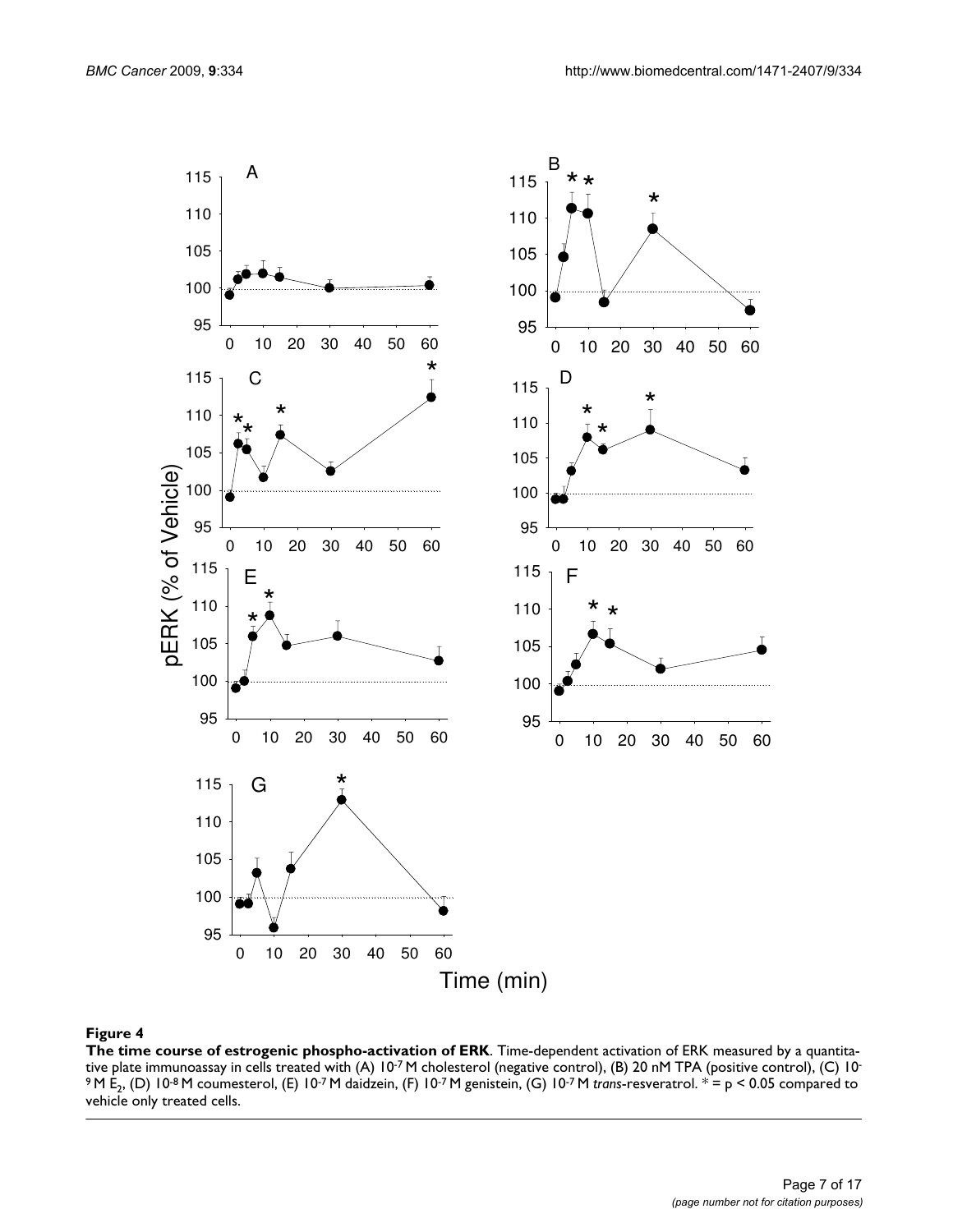lating activation that we observed previously [10,26,30]. Coumesterol at a concentration of 10-8 M caused a more sustained activation of ERK, maintaining significance at 10 to 30 min (Figure 4D), also similar to previous observations [26]. Daidzein at a 10-7 M concentration increased pERK at 5-10 min (Figure 4E), and genistein at this concentration at 10-15 min (Figure 4F). *Trans*-resveratrol at a 10-7 M concentration caused a significant increase of pERK at 30 min only (Figure 4G).

### *Phosphorylation of other MAPKs*

Other MAPKs such as JNK and p38 can also regulate cell proliferation, though their exact roles are debated as to whether they are proliferative or apoptotic [31]. We measured time-dependent phosphorylation of JNKs and p38s in cells treated with  $E<sub>2</sub>$  or phytoestrogens. Between 10 and 30 min, all estrogens increased levels of phosphorylated JNK significantly (Figure 5) with slightly different peak times. As for p38, only  $10^{-9}$  M E<sub>2</sub> increased phosphorylation of p38 at 15 and 60 min significantly; none of the phytoestrogens changed phosphorylated p38 levels significantly (Figure 6). TPA activated both JNKs and p38s as expected.

### *Signaling pathways involved in the proliferative effects of E2 and different phytoestrogens*

To investigate whether ER  $\alpha/\beta$  were involved in the proliferative effects of phytoestrogens, we co-treated the cells for 3 days with 1 nM ICI 182,780 (which depletes cellular ER levels, [32]) and each estrogen separately:  $10^{-9}$  M E<sub>2</sub>, 10-8 M coumesterol, and 10-7 M daidzein, genistein, and *trans*-resveratrol. ICI 182,780 successfully blocked the proliferative effects of all phytoestrogens (Figure 7A) except *trans*-resveratrol which showed no proliferative effects. ERK antagonist (PD 98059, 10 μM), p38 antagonist (SB203580, 1 μM), and JNK antagonist (SP 600125, 5 μM) all attenuated the proliferative effect of all phytoestrogens examined (Figure 7B-D). The PKC antagonist (GF 109203X, 10 μM) did not change the proliferative effects of any of these phytoestrogens (Figure 7E) suggesting that these effects are selective for MAPK signaling pathways.

# *Caspase activity evoked by E2 and different phytoestrogens*

Cell numbers can also be increased by other mechanisms such as inhibition of apoptosis. Therefore, we measured the activities of both caspase-8 (of the extrinsic pathway) and caspase-9 (of the intrinsic pathway) in the cells treated with  $E<sub>2</sub>$  or different phytoestrogens. After 24 hours of treatment, both the vehicle- and *trans*-resveratroltreated cells increased caspase-8 activity. For  $E_2$ -, coumesterol-, daidzein-, and genistein-treated cells, the caspase-8 activity remained unchanged (Figure 8A). Caspase-9 activity showed no significant changes with any treatment (Figure 8B). Inhibition of caspase-8 activity with specific antagonist, Ac-IETD-CHO in control cells confirmed the involvement of caspase-8 (Figure 8C).

### *Activation of downstream targets of MAPKs by different phytoestrogens*

Although the precise downstream events initiated by MAPKs which result in cell proliferation are not clearly understood, MAPKs are often shown to be part of the pathway leading to that function. We measured the phosphorylation levels of two well-known downstream targets for MAPKs: Elk-1 (Figure 9) and ATF-2 (Figure 10) resulting from treatment with  $E<sub>2</sub>$  and different phytoestrogens. We observed time-dependent changes in Elk phosphorylation for most of these compounds at 15 min; daidzein was slower (30 min) and coumesterol failed to activate the transcription factor at all. Cells treated with  $10^{-9}$  M E<sub>2</sub> showed a sustained elevated level of Elk-1 phosphorylation up to 60 minutes, as did the positive control activator TPA. Treatment with  $E_{2}$ , TPA, and all phytoestrogens caused elevations of phosphorylated ATF-2 at 10 minutes followed by a rapid decline in all cases (Figure 10).

# **Discussion**

Cell proliferation is a complex process under tight regulation. Increasing cell number can be achieved by either speeding up progress through the cell cycle or by decreasing the amount or rate of cell death (frequently via the process of apoptosis for known hormonal effects). We demonstrated the proliferative effects of  $E<sub>2</sub>$ , and three of four different phytoestrogens (coumesterol, daidzein, genistein, but not *trans*-resveratrol) in a pituitary cell line which expresses high levels of membrane ERα, an experimental system well-suited to reveal the rapid actions of estrogens and compounds which mimic them, as we have done previously for other classes of estrogens [8,33-36]. Overall, our studies demonstrated that phytoestrogens can elicit nongenomic responses (rapid ERK, JNK, transcription factor and caspase activations) at concentrations expected to be achieved by dietary intake. The low concentrations at which these activations occur suggest that these nongenomic responses are relevant to common human exposures.

In our mERα-enriched pituitary tumor cell line, coumestrol, daidzein, and genistein increased cell proliferation with a lower potency than  $E_2$ , but at concentrations spanning known serum or urine levels in humans [12- 14,29]. However, *trans*-resveratrol did not change cell proliferation at any concentration tested, so it is unlikely to contribute to tumor cell growth at any exposure level, while the other phytoestrogens might do this, if present by themselves. However, lone exposure to phytoestrogens is unlikely because physiological estrogens are usually present across different life stages and for different sexes, spanning  $\sim$ pM to nM concentrations [37]). Interestingly,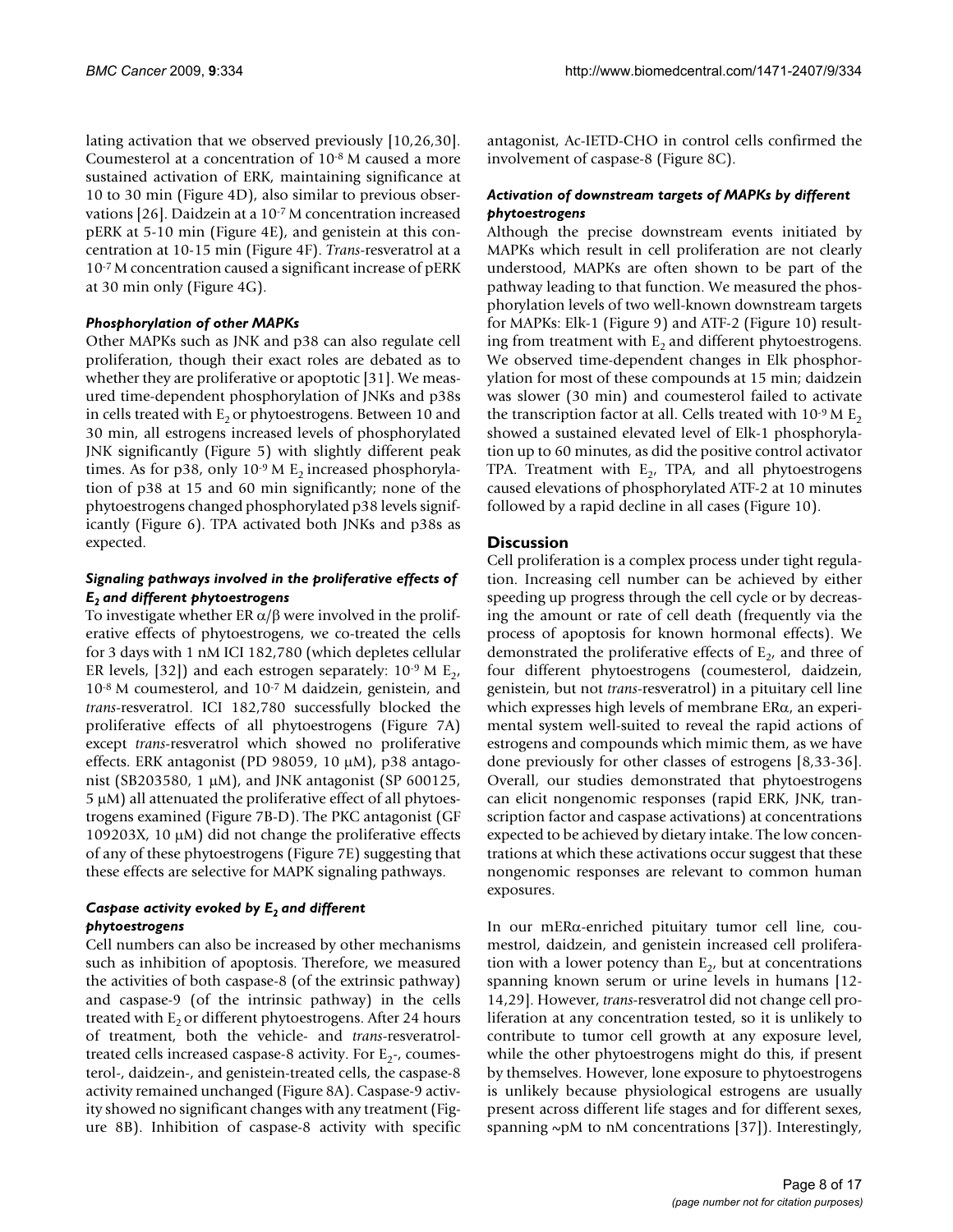

**The time course of estrogenic phospho-activation of JNK**. Time-dependent activation of JNK measured by a quantitative plate assay in cells treated with (A)  $10^{-7}$  M cholesterol (negative control), (B) 20 nM TPA (positive control), (C)  $10^{-9}$  M E<sub>2</sub>, (D) 10-8 M coumesterol, (E) 10-7 M daidzein, (F) 10-7 M genistein, (G) 10-7 M *trans*-resveratrol. \* = p < 0.05 compared to vehicle only treated cells.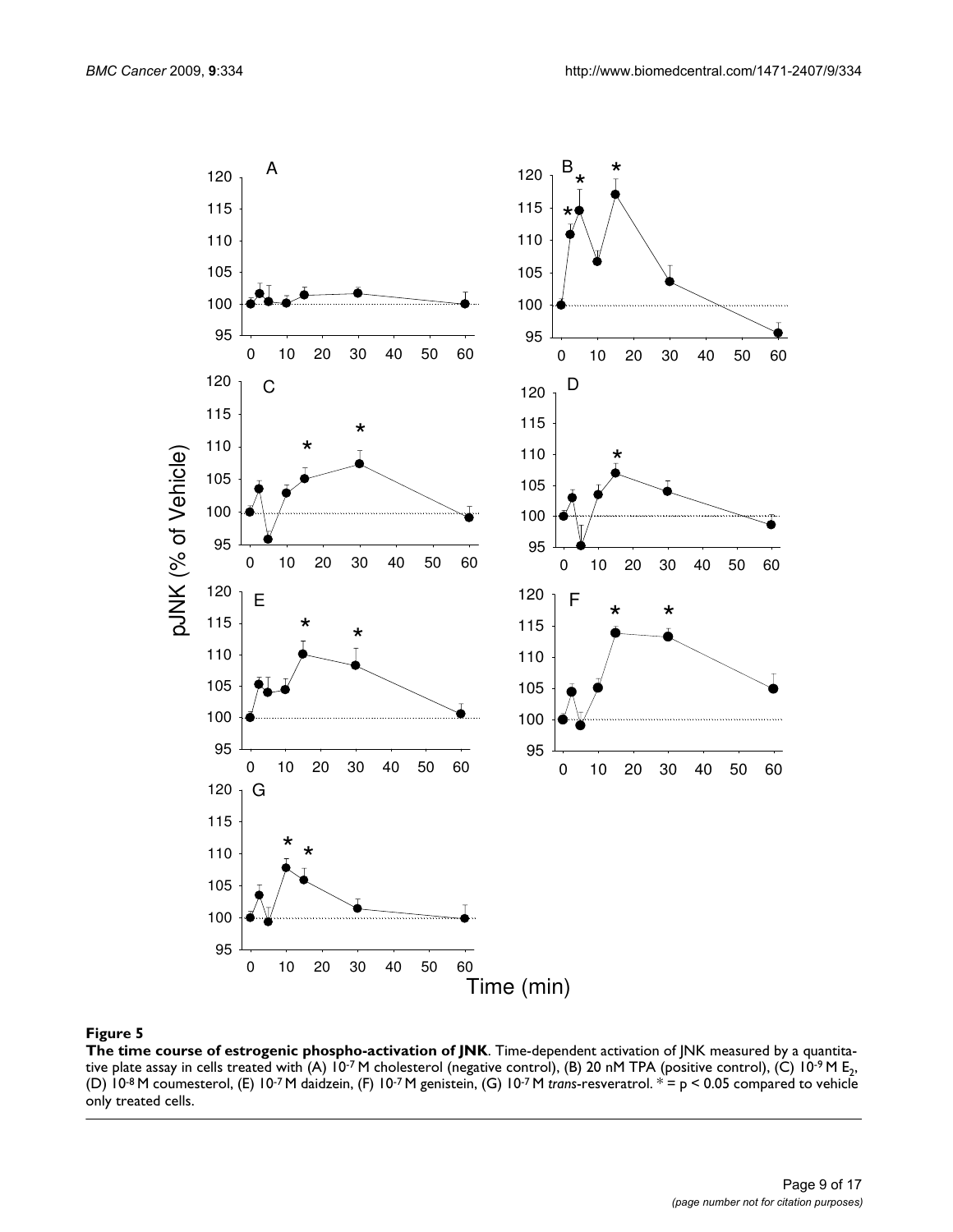

**The time course of estrogenic phospho-activation of p38**. Time-dependent activation of p38 measured by a quantitative plate assay in cells treated with (A) 10<sup>-7</sup> M cholesterol (negative control), (B) 20 nM TPA (positive control), (C) 10<sup>-9</sup> M E<sub>2</sub>, (D) 10-8 M coumesterol, (E) 10-7 M daidzein, (F) 10-7 M genistein, (G) 10-7 M *trans*-resveratrol. \* = p < 0.05 compared to vehicle only treated cells.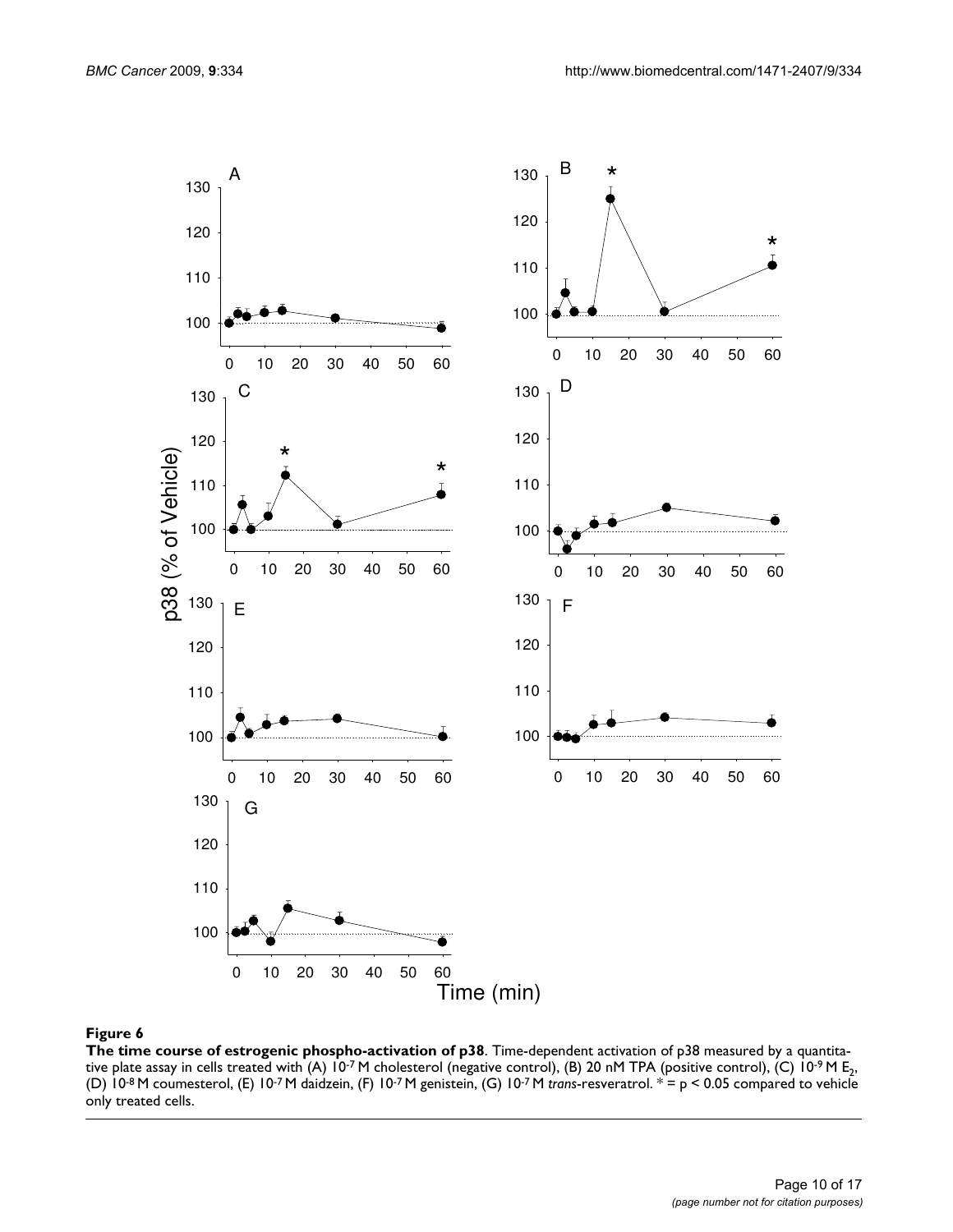

**The effects of different antagonists on the proliferative effect of phytoestrogens**. The proliferative effects of 10-9 M E2, 10-8 M coumesterol, 10-7 M daidzein, 10-7 M genistein and 10-7 M *trans*-resveratrol in the presence signaling molecule antagonists for: (A) ERα/β (ICI 182780, 1 nM) (B) ERKs (PD 98059, 10 μM) (C) p38 (SB203580, 1 μM) (D) JNK (SP 600125, 5 μM) (E) PKC (GF 109203×, 10  $\mu$ M, negative control).  $* = p < 0.05$  compared to control cells treated with vehicle only.  $\mu = p < 0.05$ compared to cells treated with antagonists only.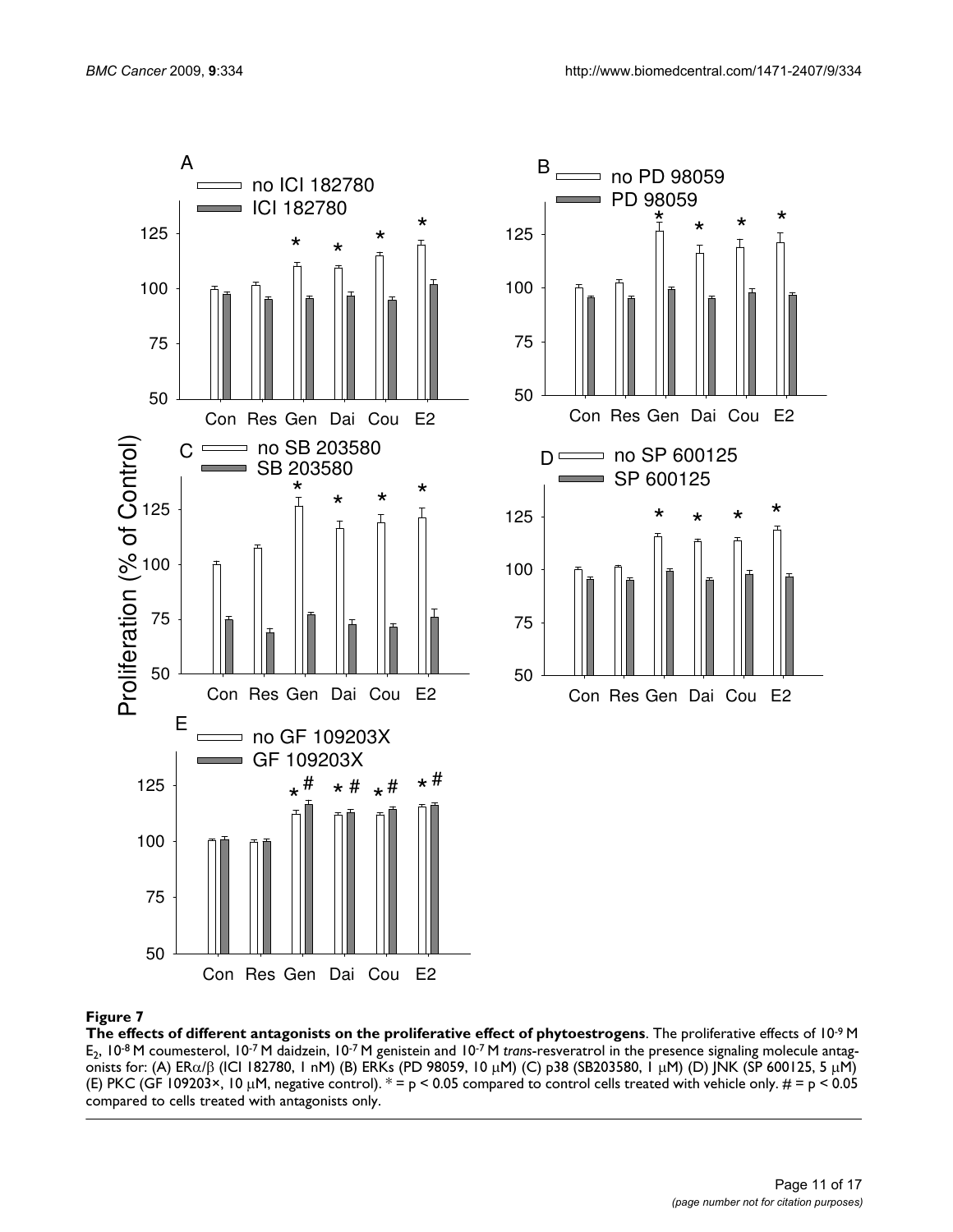

**The caspase activities of cells treated with phytoestrogens**. Caspase 8 and caspase 9 activities were measured in treated cells at the times indicated. Treatments were: vehicle control (Con), 10-7 M *trans*-resveratrol (Res), 10-7 M genistein (Gen),  $10^{-7}$  M Daidzein (Dai),  $10^{-8}$  M coumesterol (Cou), or  $10^{-9}$  M E<sub>2</sub>. We measured (A) caspase 8 or (B) caspase 9 (n = 8).  $*$  =  $p < 0.05$  compared to control.  $\# = p < 0.05$  compared between 2 and 24 hr. (C) To demonstrate the specificity of these actions by phytoestrogens on caspase 8, caspase 8 activity was attenuated by 5 μM caspase 8 inhibitor Ac-IETD-CHO (Con+Inh) measured at 24 hours, (n = 16).  $* = p < 0.05$  compared to control. The caspase activity is expressed as change in fluorescence intensity (excitation wavelength of 400 nm and an emission wavelength of 505 nm) during an hr for 2500 cells.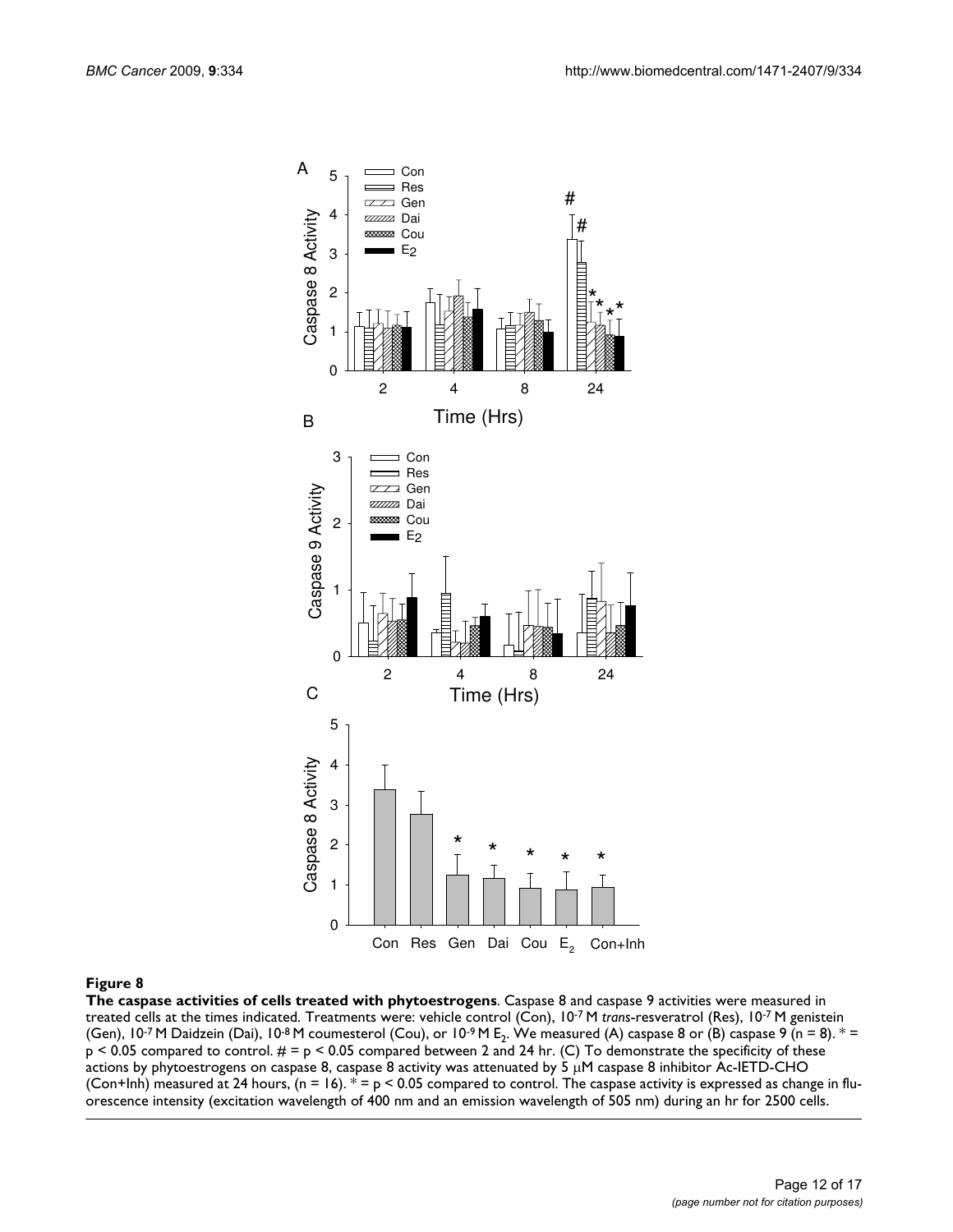

**The time course of estrogenic phospho-activation of pElk-1**. Time-dependent activation of Elk-1 by phosphorylation was measured by a quantitative plate immunoassay for phospho-Elk-1 (pELK-1) in cells treated with (A) 10-7 M cholesterol (negative control), (B) 20 nM TPA (positive control), (C) 10<sup>-9</sup> M E<sub>2</sub>, (D) 10<sup>-8</sup> M coumesterol, (E) 10<sup>-7</sup> M daidzein, (F) 10<sup>-7</sup> M genistein, (G)  $10^{-7}$  M *trans*-resveratrol.  $* = p < 0.05$  compared to vehicle only treated cells.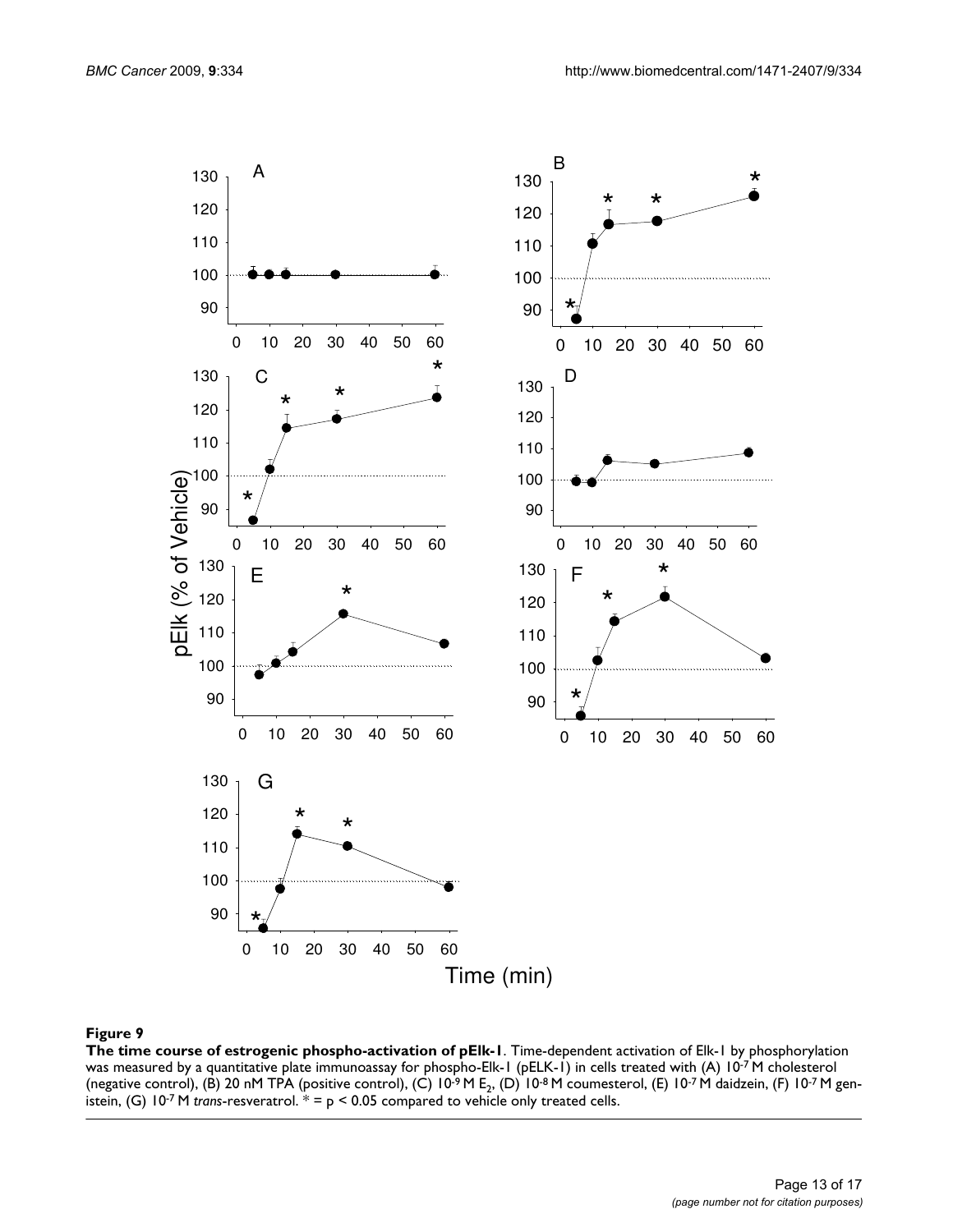

**The time course of estrogenic phospho-activation of pATF-2**. Time-dependent activation of ATF2 by phosphorylation was measured by a quantitative plate immunoassay for phospho-ATF-2 (pATF-2) in cells treated with (A) 10-7 M cholesterol (negative control), (B) 20 nM TPA (positive control), (C)  $10^{-9}$  M E<sub>2</sub>, (D)  $10^{-8}$  M coumesterol, (E)  $10^{-7}$  M daidzein, (F)  $10^{-7}$  M genistein, (G)  $10^{-7}$  M *trans*-resveratrol.  $* = p < 0.05$  compared to vehicle only treated cells.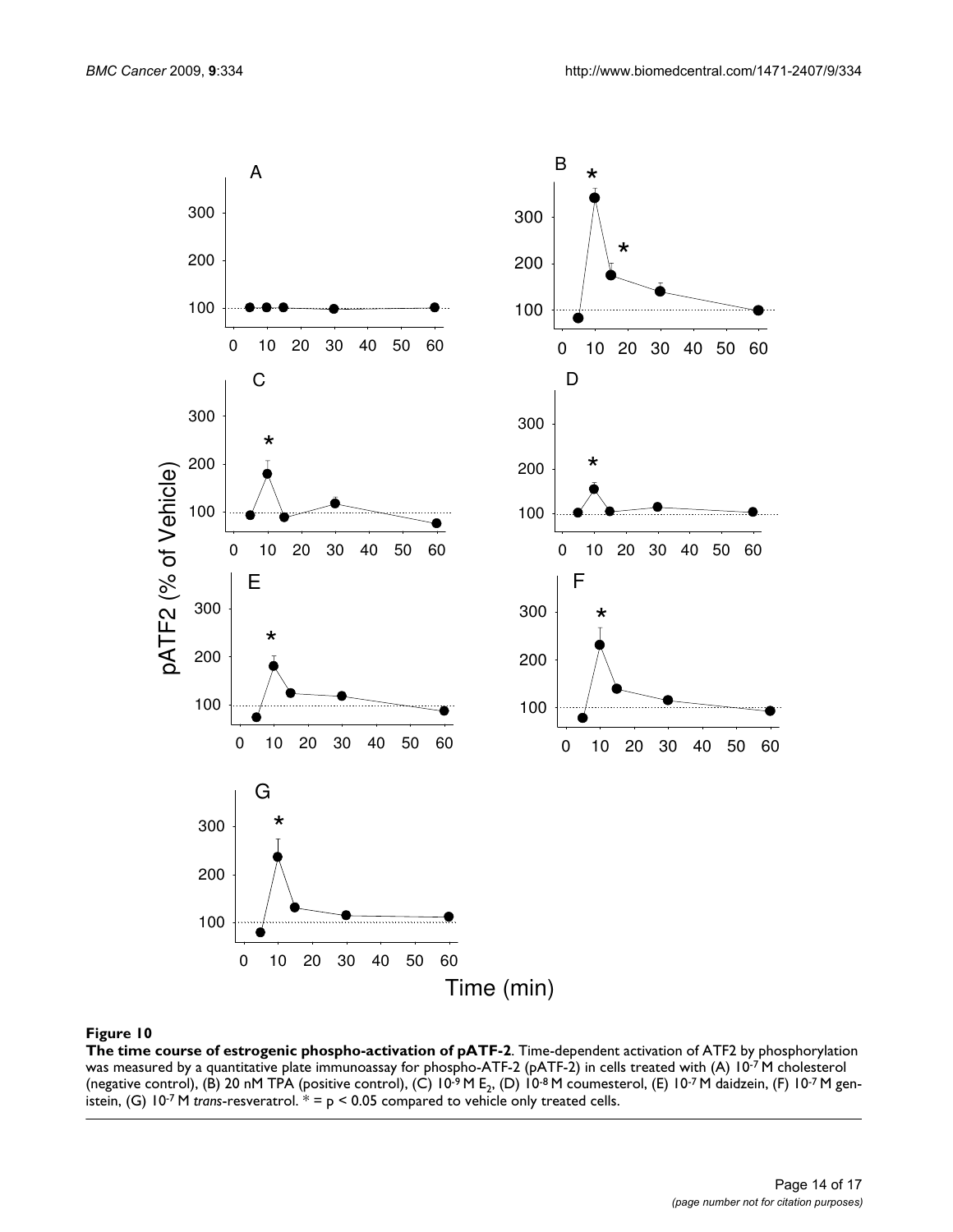10-7 M genistein treatment over 6-9 days was more robust in maintaining cell proliferation than a physiological concentration of  $E<sub>2</sub>$ . The response differences between closely related genistein and daidzein may be due to genistein's higher bioavailbility [12]. Specific blockage by the ERα/β antagonist ICI 182780 suggests that the proliferative effects of  $E_2$ , coumesterol, daidzein, and genistein involve these ERs, most likely ER $\alpha$  for this cell line [8,[38-](#page-16-0)40] since they are enriched for mERα and under our conditions do not appear to express ERβ.

We investigated co-treatments with  $E<sub>2</sub>$  because these dietary estrogens have been suggested as foils for  $E_2$ -mediated cell growth. Whether  $E_2$  was delivered at low or high physiological levels, all 4 tested phytoestrogens attenuated the proliferative effects of E<sub>2</sub>, including low doses of *trans*-resveratrol ( $\geq 10^{-12}$  M) which did not cause proliferation by itself. The increased effectiveness at the lower phytoestrogen doses is reminiscent of the non-monotonic doseresponses that we have seen previously for nongenomic responses to a variety of estrogens [35,36]. Several possible mechanisms could be involved including competition for available ERs by the less potent phytoligands, differing changes in the ERs' affinity or activation [41], or activations of multiple but different signaling pathways which have different functional effects [13]. Whatever the mechanism, these data suggest that phytoestrogens at dietary levels may be able to combat the proliferative effects of the most prominent endogenous estrogen,  $E_2$ , over a wide range of physiological concentrations.

One of the best-characterized rapid actions of estrogens is the phosphorylation of ERKs. The ERK pathway plays important roles in cellular processes like proliferation, differentiation, and survival. The oscillating and sustained stimulation patterns we showed for  $E_2$  and coumestrol, respectively, were similar to those previously observed by us and others [26,42]. Daidzein and genistein caused phosphorylation of ERK with similar early (5-10 min) peaks, while *trans*-resveratrol caused increased pERKs significantly only at a delayed (30 min) time point. These data suggest that phytoestrogens can cause differential (extent and pattern of oscillation) ERK activations, interwoven with probable deactivations by phosphatases [43]. The lack of early phase ERK activation by *trans*-resveratrol may be related to its lack of proliferative effects. This is in contrast to other reports that the later or sustained ERK peak is more important for correlations to cell proliferation [44].

All tested phytoestrogens elicited JNK activation, with only minor differences in timing, suggesting that the activation of this kinase was not responsible for differences in controlling cell numbers between these compounds. Phosphorylation of p38 could only be detected in  $E_2$ treated cells, so its actions also do not correlate with the proliferative abilities of these compounds. However, all three MAPKs that we studied are apparently involved in the signaling pathways important for  $GH<sub>3</sub>/B<sub>6</sub>/F<sub>10</sub>$  cell proliferation, as inhibitors selective for each of these kinases attenuated cell proliferation, even in the vehicle control group (suggesting that other baseline or hormone-irrelevant growth controls involve these enzymes). For example, p38 has been related to bromocriptine-induced apoptosis in rat pituitary  $GH<sub>3</sub>$  cells [45]. Since all MAPKs are involved, it is possible that they are differentially involved, based on the timing of the oscillating phases of kinase activation, to regulate cell proliferation [46]. However, all phytoestrogens inhibited proliferation when in combination with  $E<sub>2</sub>$ . Perhaps this is related to the ability of all of them to induce JNK phosphorylation with a similar time course pattern. In addition, these phytoestrogens could compete with  $E<sub>2</sub>$  for binding to ERs and their roles in the same proliferation pathways.

The significant changes we see in MAPK activities are small, but many biological responses are probably modified in such small but significant increments, and they are probably no less important than big changes for dialing up and down functions. Our techniques for measuring these responses have now improved (quantitative plate immunoassays as opposed to Westerns), so that we can finally measure the significance of these small changes [10]. MAPKs receive lots of different signal inputs from multiple pathways in cells, and adjust to each with a new level of activity. Multiple small changes can add up to large ones, with MAPKs essentially acting as a summation device or a "rheostat". Activation of these kinases can cause either immediate functional responses, and/or give rise to eventual transcription of genes via phosphorylation of transcription factors, so some of these effects could be downstream genomic actions.

Phytoestrogen-induced MAPK activations could lead to downstream transcriptional events which might also influence proliferative responses, such as we observed for the phosphorylation of two known targets for MAPKs: Elk-1 and ATF-2 [22,23]. Our data showed that two types of time-dependent MAPK activations can be correlated with Elk-1 and ATF-2 phosphorylations. ERK activation just preceded or was coincident with the activations of Elk-1, as would be expected if the activated kinase then affects Elk-1 downstream. JNK activation was coincident with the beginning of Elk-1 phosphorylation and could participate in the subsequent (>15 min) Elk-1 phosphorylations. ATF-2 phosphorylation being very fast and brief in all cases is likely only affected by estrogen-induced ERK activity. However, the high levels of phosphorylated ATF-2 may suggest that other estrogen-induced mechanisms also contribute, such as the rise in calcium levels, also known to affect ATF-2 activation [47,48].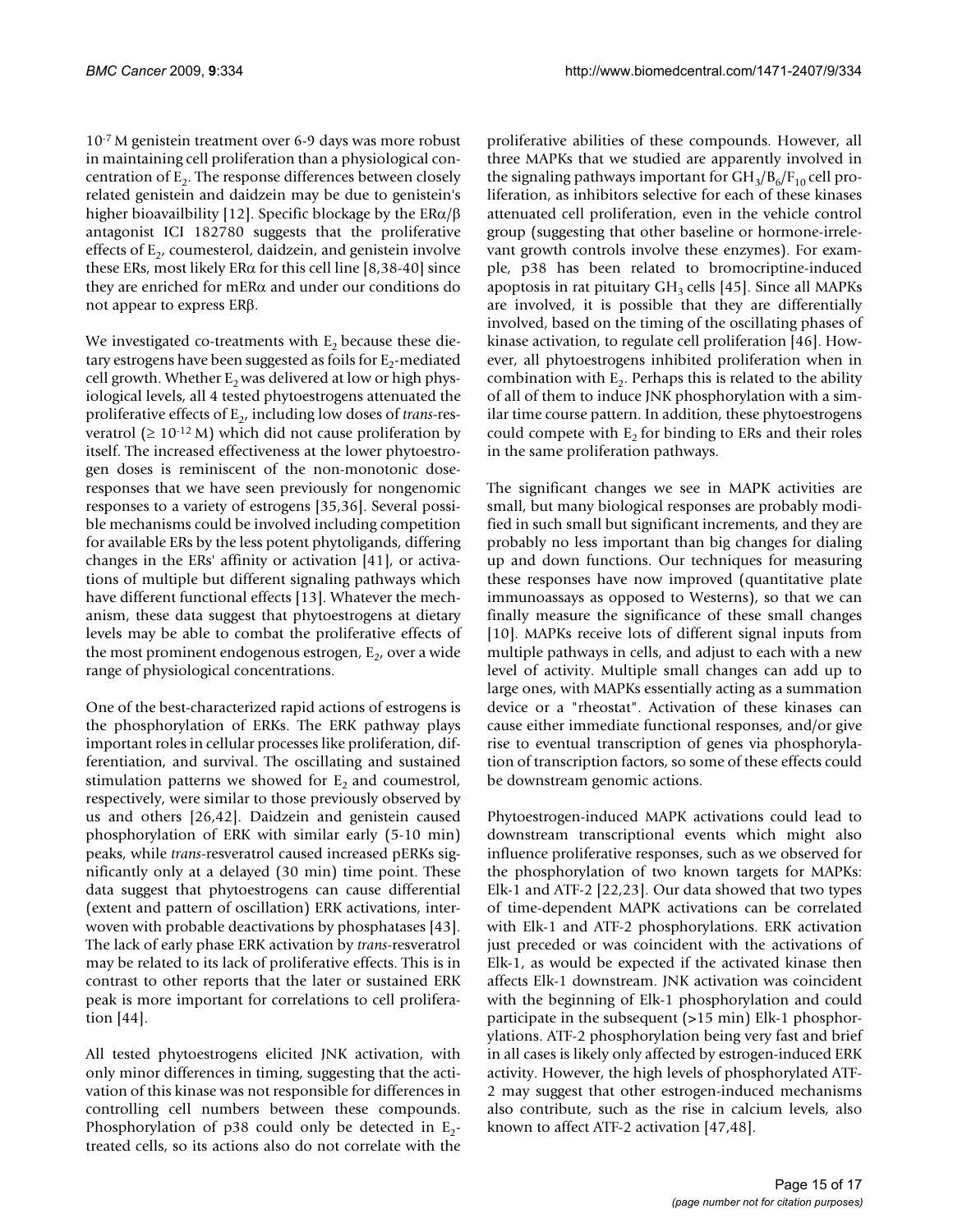*Trans*-resveratrol, a phytoestrogen which did not cause cell proliferation on its own, increased phosphorylation of ERKs with a delayed response, while its JNK, p38, Elk-1, and ATF-2 responses did not differentiate it from the other estrogens. This suggests that ERK activation parameters were the most crucial for resveratrol's unique antiproliferative and perhaps pro-apoptotic (see below) actions. It will be interesting in the future to discover which other functional responses these activations may influence.

We further investigated the specific apoptotic pathways involved in regulating cell number by separately assessing the abilities of phytoestrogens to activate caspase-8 and caspase-9, pivotal enzymes in the intrinsic and extrinsic apoptosis pathways, respectively. Many types of cell treatments can induce apoptosis, including removal of sera from culture media, which can activate caspase-8, but does not involve caspase-9 [49]. Estradiol and phytoestrogens (except *trans*-resveratrol) suppressed the activation of caspase-8. The ability of resveratrol to inhibit the increase in cell numbers caused by  $E<sub>2</sub>$ , though it could not itself induce cell proliferation, could be due to its ability to allow this apoptotic pathway to remain activated. It is interesting that it is the extrinsic pathway which traditionally involves receptors for extracellular ligands presented at the cell membrane that is shown to be involved by our studies. In combination with the rapid activation of enzymes of the apoptotic pathway, this suggests a role for a membrane form of steroid receptor, as our previous studies have shown to be true for estrogenic responses in this cell line [50-53] and for glucocorticoid-induced apoptosis in lymphoid cell lines [54].

# **Conclusion**

Diet and nutrition are known to contribute to different rates of cancer progression [1,55]. Our study has provided evidence that different phytoestrogens can induce unique cell number regulation effects whose contributing signaling mechanisms can be multiple and complex. These different outcomes are probably cell type- and conditiondependent, so our data will add to the body of knowledge that must be accumulated in order to map out those differences. However, it is clear that some of these mechanisms are rapid and are likely to be mediated by membrane receptors for estrogens, which in the case of our model system is likely to be mERα. It is possible that phytoestrogens, with their similar yet unique signaling properties might be utilized as anti-tumor treatments, as we and others have shown that they can oppose both mechanisms and outcomes elicited by physiological estrogens. At the same time women may benefit from some of the other positive estrogenic signaling outcomes if phytoestrogens are used as postmenopausal replacement estrogens. *Trans*-resveratrol seems to be particularly promising in this regard based on our studies. Investigators are now beginning to decipher the component signaling pathways involved, so that we may eventually make these therapeutic choices based on scientific evidence.

# **Competing interests**

The authors declare that they have no competing interests.

# **Authors' contributions**

YJJ carried out the all the experiments in these studies. YJJ and CSW both participated in the design of the study and statistical analyses. All authors read and approved the final manuscript.

### **Acknowledgements**

This study was supported by a grant from American Institute for Cancer Research

#### **References**

- 1. Cornwell T, Cohick W, Raskin I: **[Dietary phytoestrogens and](http://www.ncbi.nlm.nih.gov/entrez/query.fcgi?cmd=Retrieve&db=PubMed&dopt=Abstract&list_uids=15110680) [health.](http://www.ncbi.nlm.nih.gov/entrez/query.fcgi?cmd=Retrieve&db=PubMed&dopt=Abstract&list_uids=15110680)** *Phytochemistry* 2004, **65:**995-1016.
- 2. Brownson DM, Azios NG, Fuqua BK, Dharmawardhane SF, Mabry TJ: **[Flavonoid effects relevant to cancer.](http://www.ncbi.nlm.nih.gov/entrez/query.fcgi?cmd=Retrieve&db=PubMed&dopt=Abstract&list_uids=12421874)** *J Nutr* 2002, **132:**3482S-3489S.
- 3. Fritz WA, Coward L, Wang J, Lamartiniere CA: **[Dietary genistein:](http://www.ncbi.nlm.nih.gov/entrez/query.fcgi?cmd=Retrieve&db=PubMed&dopt=Abstract&list_uids=9886571) [perinatal mammary cancer prevention, bioavailability and](http://www.ncbi.nlm.nih.gov/entrez/query.fcgi?cmd=Retrieve&db=PubMed&dopt=Abstract&list_uids=9886571) [toxicity testing in the rat.](http://www.ncbi.nlm.nih.gov/entrez/query.fcgi?cmd=Retrieve&db=PubMed&dopt=Abstract&list_uids=9886571)** *Carcinogenesis* 1998, **19:**2151-2158.
- 4. Gooren LJ, Giltay EJ, Bunck MC: **[Long-term treatment of trans](http://www.ncbi.nlm.nih.gov/entrez/query.fcgi?cmd=Retrieve&db=PubMed&dopt=Abstract&list_uids=17986639)[sexuals with cross-sex hormones: extensive personal experi](http://www.ncbi.nlm.nih.gov/entrez/query.fcgi?cmd=Retrieve&db=PubMed&dopt=Abstract&list_uids=17986639)[ence.](http://www.ncbi.nlm.nih.gov/entrez/query.fcgi?cmd=Retrieve&db=PubMed&dopt=Abstract&list_uids=17986639)** *J Clin Endocrinol Metab* 2008, **93:**19-25.
- 5. Harris DM, Besselink E, Henning SM, Go VLW, Heber D: **[Phytoes](http://www.ncbi.nlm.nih.gov/entrez/query.fcgi?cmd=Retrieve&db=PubMed&dopt=Abstract&list_uids=16118406)[trogens Induce Differential Estrogen Receptor Alpha- or](http://www.ncbi.nlm.nih.gov/entrez/query.fcgi?cmd=Retrieve&db=PubMed&dopt=Abstract&list_uids=16118406) Beta-Mediated Responses in Transfected Breast Cancer [Cells.](http://www.ncbi.nlm.nih.gov/entrez/query.fcgi?cmd=Retrieve&db=PubMed&dopt=Abstract&list_uids=16118406)** *Experimental Biology and Medicine* 2005, **230:**558-568.
- 6. Whitten PL, Lewis C, Russell E, Naftolin F: **Phytoestrogen influences on the development of behavior and gonadotropin function.** *Proceedings of the Society for Experimental Biology & Medicine* 1995, **208:**82-86.
- 7. Maggiolini M, Vivacqua A, Fasanella G, Recchia AG, Sisci D, Pezzi V, *et al.*: **[The G protein-coupled receptor GPR30 mediates c-fos](http://www.ncbi.nlm.nih.gov/entrez/query.fcgi?cmd=Retrieve&db=PubMed&dopt=Abstract&list_uids=15090535) [up-regulation by 17beta-estradiol and phytoestrogens in](http://www.ncbi.nlm.nih.gov/entrez/query.fcgi?cmd=Retrieve&db=PubMed&dopt=Abstract&list_uids=15090535) [breast cancer cells.](http://www.ncbi.nlm.nih.gov/entrez/query.fcgi?cmd=Retrieve&db=PubMed&dopt=Abstract&list_uids=15090535)** *J Biol Chem* 2004, **279:**27008-27016.
- 8. Bulayeva NN, Wozniak A, Lash LL, Watson CS: **[Mechanisms of](http://www.ncbi.nlm.nih.gov/entrez/query.fcgi?cmd=Retrieve&db=PubMed&dopt=Abstract&list_uids=15494610) [membrane estrogen receptor-{alpha}-mediated rapid stim](http://www.ncbi.nlm.nih.gov/entrez/query.fcgi?cmd=Retrieve&db=PubMed&dopt=Abstract&list_uids=15494610)ulation of Ca2+ levels and prolactin release in a pituitary cell [line.](http://www.ncbi.nlm.nih.gov/entrez/query.fcgi?cmd=Retrieve&db=PubMed&dopt=Abstract&list_uids=15494610)** *Am J Physiol Endocrinol Metab* 2005, **288:**E388-E397.
- 9. Pappas TC, Gametchu B, Watson CS: **Membrane estrogen receptor-enriched GH3/B6 cells have an enhanced non-genomic response to estrogen.** *Endocrine* 1995, **3:**743-749.
- Bulayeva NN, Gametchu B, Watson CS: **[Quantitative measure](http://www.ncbi.nlm.nih.gov/entrez/query.fcgi?cmd=Retrieve&db=PubMed&dopt=Abstract&list_uids=15072920)[ment of estrogen-induced ERK 1 and 2 activation via multi](http://www.ncbi.nlm.nih.gov/entrez/query.fcgi?cmd=Retrieve&db=PubMed&dopt=Abstract&list_uids=15072920)[ple membrane-initiated signaling pathways.](http://www.ncbi.nlm.nih.gov/entrez/query.fcgi?cmd=Retrieve&db=PubMed&dopt=Abstract&list_uids=15072920)** *Steroids* 2004, **69:**181-192.
- 11. Bickoff EM, Booth AN, Lyman RL, Livingston AL, Thompson CR, Deeds F: **[Coumestrol, a new estrogen isolated from forage](http://www.ncbi.nlm.nih.gov/entrez/query.fcgi?cmd=Retrieve&db=PubMed&dopt=Abstract&list_uids=13486041) [crops.](http://www.ncbi.nlm.nih.gov/entrez/query.fcgi?cmd=Retrieve&db=PubMed&dopt=Abstract&list_uids=13486041)** *Science* 1957, **126:**969-970.
- 12. Mustafa AM, Malintan NT, Seelan S, Zhan Z, Mohamed Z, Hassan J, *et al.*: **[Phytoestrogens levels determination in the cord blood](http://www.ncbi.nlm.nih.gov/entrez/query.fcgi?cmd=Retrieve&db=PubMed&dopt=Abstract&list_uids=17490695) [from Malaysia rural and urban populations.](http://www.ncbi.nlm.nih.gov/entrez/query.fcgi?cmd=Retrieve&db=PubMed&dopt=Abstract&list_uids=17490695)** *Toxicology and Applied Pharmacology* 2007, **222:**25-32.
- 13. Whitten PL, Patisaul HB: [Cross-species and interassay compari](http://www.ncbi.nlm.nih.gov/entrez/query.fcgi?cmd=Retrieve&db=PubMed&dopt=Abstract&list_uids=11250801)**[sons of phytoestrogen action \[Review\].](http://www.ncbi.nlm.nih.gov/entrez/query.fcgi?cmd=Retrieve&db=PubMed&dopt=Abstract&list_uids=11250801)** *Environ Health Perspect* 2001, **109:**5-20.
- 14. Adlercreutz H, Fotsis T, Lampe J, Wahala K, Makela T, Brunow G, *et al.*: **[Quantitative determination of lignans and isoflavonoids in](http://www.ncbi.nlm.nih.gov/entrez/query.fcgi?cmd=Retrieve&db=PubMed&dopt=Abstract&list_uids=8392221) [plasma of omnivorous and vegetarian women by isotope](http://www.ncbi.nlm.nih.gov/entrez/query.fcgi?cmd=Retrieve&db=PubMed&dopt=Abstract&list_uids=8392221) [dilution gas chromatography-mass spectrometry.](http://www.ncbi.nlm.nih.gov/entrez/query.fcgi?cmd=Retrieve&db=PubMed&dopt=Abstract&list_uids=8392221)** *Scand J Clin Lab Invest Suppl* 1993, **215:**5-18.
- 15. Gehm BD, McAndrews JM, Chien PY, Jameson JL: **[Resveratrol, a](http://www.ncbi.nlm.nih.gov/entrez/query.fcgi?cmd=Retrieve&db=PubMed&dopt=Abstract&list_uids=9391166) [polyphenolic compound found in grapes and wine, is an ago](http://www.ncbi.nlm.nih.gov/entrez/query.fcgi?cmd=Retrieve&db=PubMed&dopt=Abstract&list_uids=9391166)-**